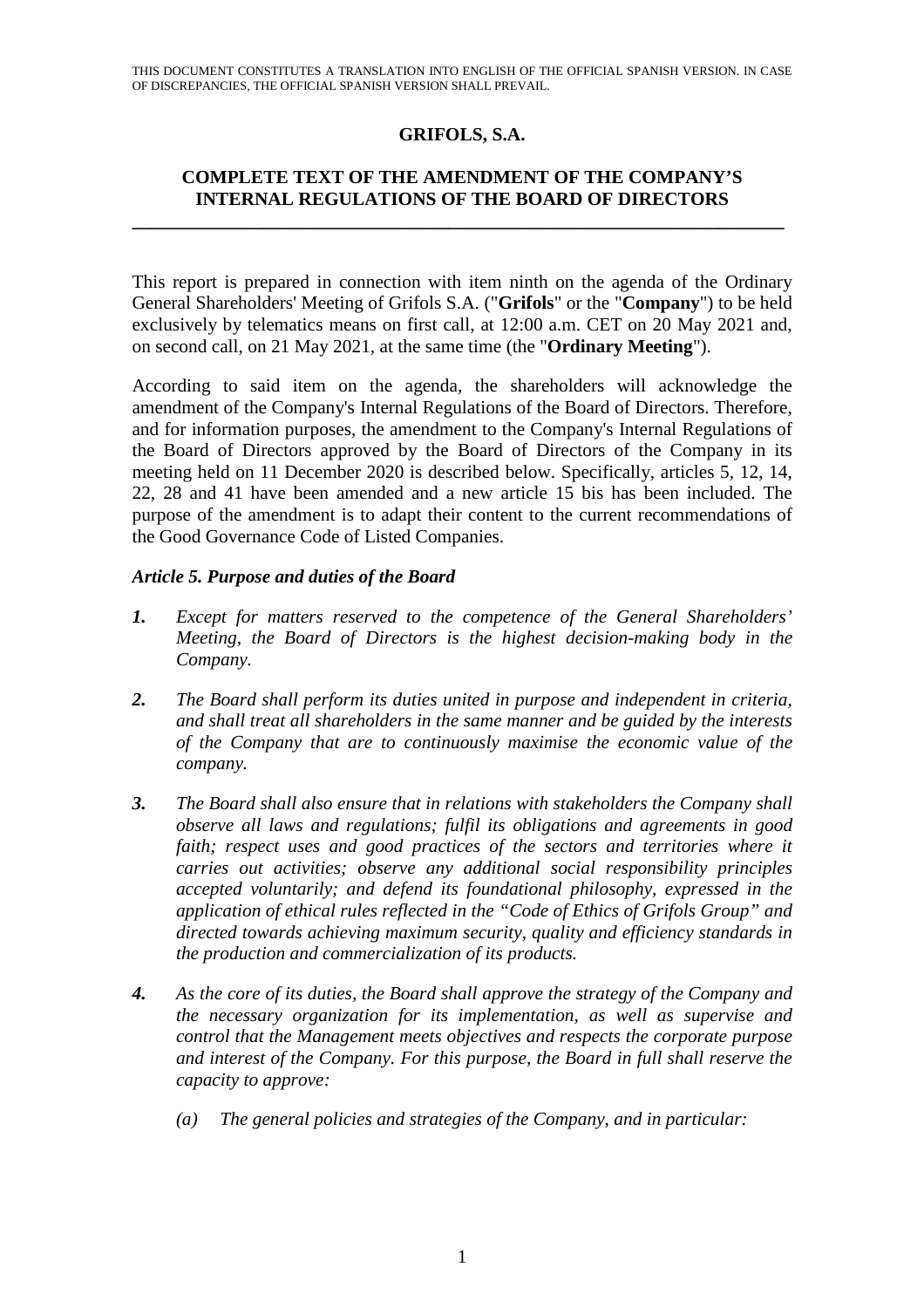- *(i) The Strategic or Business plan, as well as management objectives and annual budgets;*
- *(ii) The investments and finance policy;*
- *(iii) The definition of the Group's structure;*
- *(iv) The corporate governance policy;*
- *(v) The corporate liability sustainability policy;*
- *(vi) Top management remuneration and performance evaluation;*
- *(vii) Risk control and management policy, as well as periodic monitoring of internal information and control systems;*
- *(viii) The dividend policy and the own shares policy, and particularly their limitations.*
- *(b) The following decisions:* 
	- *(i) On the proposal of the Company's Chief Executive Officer, the appointment and eventual resignation of the directors, as well as their indemnity clauses;*
	- *(ii) A contract entered into between the member of the Board of Directors appointed Chief Executive Officer, or who has been given executive duties, and the Company, detailing all the concepts for which said member can receive remuneration for performing executive duties.*
	- *(iii) The determination of the remuneration to be perceived by each director in its his/her condition as such, as well as the determination of the additional remuneration of the directors for the performance of executive duties and the terms and conditions that should be observed in their contracts, in accordance with the Law and the directors' remuneration policy approved by the General Shareholders Meeting;*
	- *(iv) Financial information that the Company should make public periodically due to its being listed on the stock market.*
	- *(v) All types of investments or transactions that, due to their high amount or special characteristics, are of a strategic nature, except if their approval corresponds to the General Shareholders' Meeting;*
	- *(vi) The creation or acquisition of shareholdings in special purpose entities or domiciled in countries or territories considered tax havens, as well as any other transactions or operations of a similar nature that, due to their complexity, could damage the transparency of the Group.*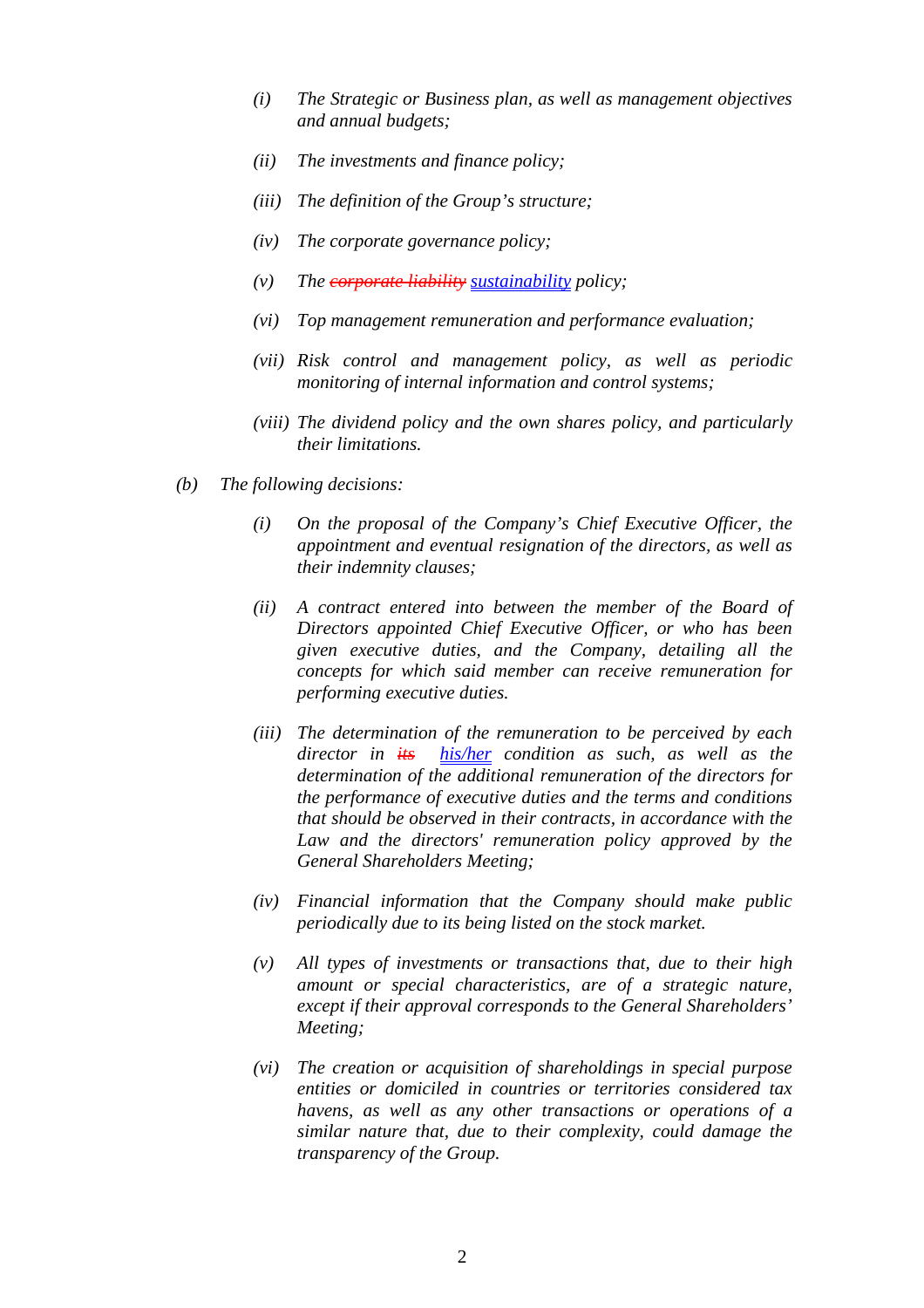- *(vii) Monitoring the drafting and reporting process of the financial information and the management report, which shall include, when appropriate, the mandatory non-financial information, and present recommendations or proposals to the Board of Directors, aimed at safeguarding its integrity.*
- *(c) Transactions that the Company enters into with Directors, major shareholders or shareholders represented on the Board, or with related parties ("related party transactions").*

*However, this authorization from the Board will not be required in third party transactions that simultaneously fulfil the following three conditions:* 

- *1st. Those which are entered into according to agreements where the conditions are standard and are applied en masse to many clients;*
- *2nd. Those which are entered into at general prices or rates set by the supplier of the goods or service in question;*
- *3rd. Those which amount does not exceed 1% of the annual revenue of the Company.*

*The Board shall approve third party transactions following a favourable report from the Audit Committee. The members affected by such third party transactions, besides not exercising nor delegating their right of vote, shall leave the boardroom while the Board deliberates and votes on them.* 

*5. The duties assigned to the Board in the above section cannot be delegated, except, for reasons of urgency, those included in points (b) and (c). In this case, they will later be ratified by the Board in full.* 

# *Article 12. Sub-Committees of the Board of Directors*

- *1. Without prejudice to the delegation of powers to individuals, or to the Chairperson or to any other directors (managing Directors), as well as the power that allows it to establish Sub-Committees in specific areas of activity, the Board of Directors may decide to constitute the following committee:* 
	- *(a) An an Executive Committee, with general decision-making powers; and*
	- *(b) a Sustainability Committee, with the powers established in article 15 bis of these Regulations.*

*Likewise, the Board must necessarily establish the following committees:* 

- (a) *An an Audit Committee, with the powers established in the Articles of Association and in article 14 of these Regulation Regulations; and*
- (b) *an Appointments and Remunerations Committee, with the powers established in article 15 of these Regulations.*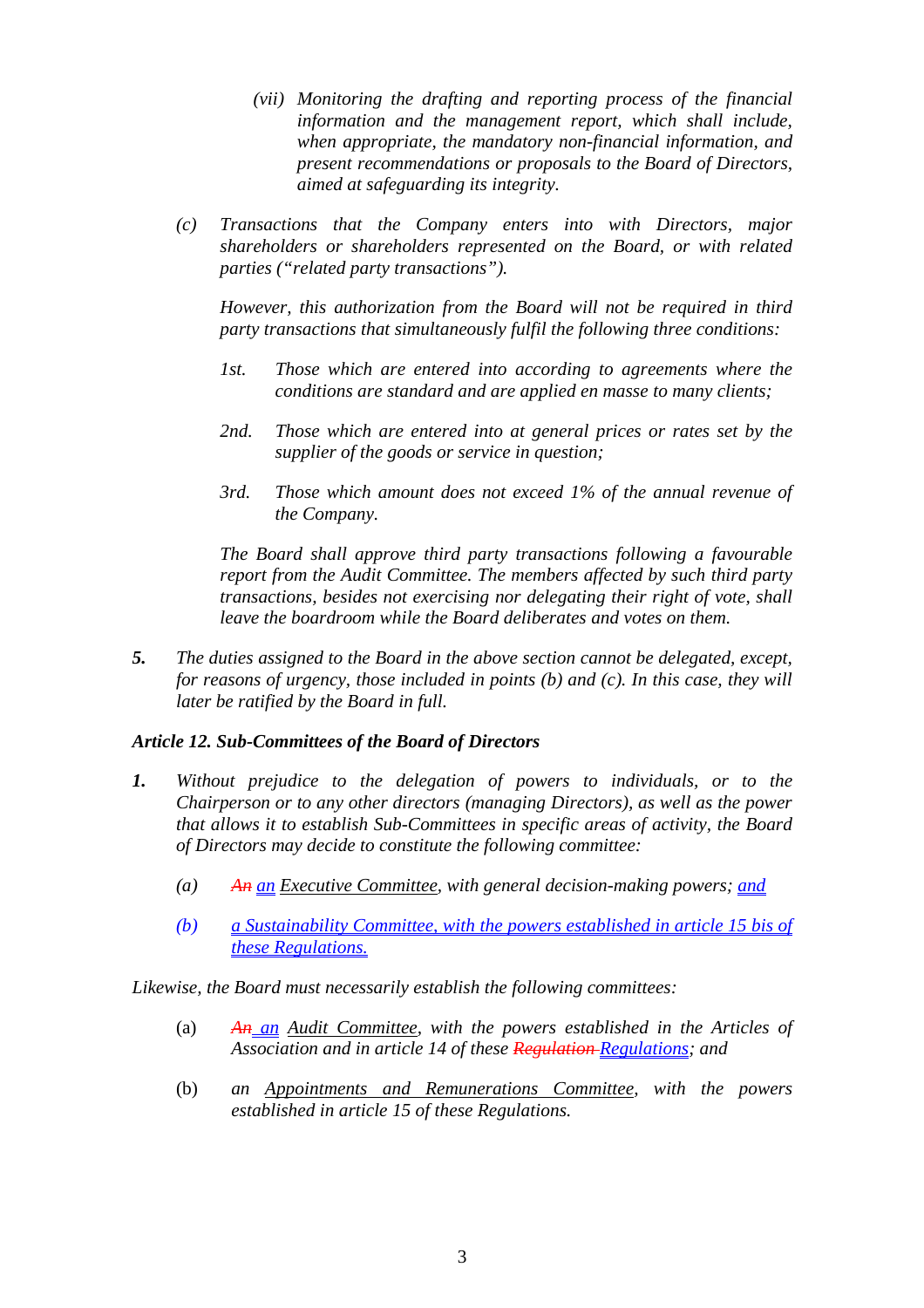*2. The Committees will regulate their own operation and will have a Chairperson and a Secretary, who may not be Directors and shall meet when called by the respective Chairperson of the Committee. The Committees will prepare a yearly calendar of meetings that they shall present to the Board of Directors. In matters not specifically regulated, the rules of operation established in these Regulations shall be applied in relation to the Board of Directors, provided always that they are compatible with the nature and operation of the committee.* 

### *Article 14. The Audit Committee*

- *1. The Audit Committee shall be formed by three (3) to five (5) Directors, appointed by the Board of Directors, taking into account their knowledge, competence and experience in accounting, audit and risk management (both financial and nonfinancial) and Committee duties. As a group, the members of the Committee shall have the pertinent technical knowledge in relation to the sector of activity of the Company.*
- *2. The Audit Committee shall be exclusively composed of non-executive directors, of which at least the majority must be independent directors. Likewise, efforts will be made to ensure that all members of the Audit Committee, the Chairperson included, meet the independence, experience and any other requirement set out by the Securities and Exchange Commission (SEC) and the National Association of Securities Dealers Automated Quotation (NASDAQ).*
- *3. The Board of Directors will appoint the Chairperson of the Audit Committee, a position that shall be necessarily held by an independent director. The Chairperson of the Committee must be replaced every four (4) years and may be re-elected after the term of one (1) year has elapsed.*
- *4. The Board of Directors shall appoint the Secretary of the Audit Committee, who may be (a) one of the members of the Audit Committee (in which such case, it will be the Secretary member of the Audit Committee), (b) any other member of the Board of Directors of the Company who is not a member of the Audit Committee (who, in such case, will be Secretary non-member of the Audit Committee); or (c) the Secretary or a Vice-Secretary of the Board of Directors of the Company (who, in such case, will be Secretary non-member of the Audit Committee). The Secretary shall draft the minutes of the resolutions adopted in each committee meeting and shall report to the Board of Directors through their Chairperson. The Audit Committee shall be validly formed when half plus one of its members are present or represented and their resolutions are approved by the absolute majority of the assisting members. If there is a tied vote, the vote of the Chairperson shall be final.*
- *5. Notwithstanding the provisions of the Law or the Articles of Association, or other duties assigned to it by the Board of Directors, the Audit Committee will have the following basic responsibilities:* 
	- *(a) In relation to the General Shareholders Meeting:* 
		- *(i) Inform the General Shareholders' Meeting of questions raised in respect of those matters which are within the committee's*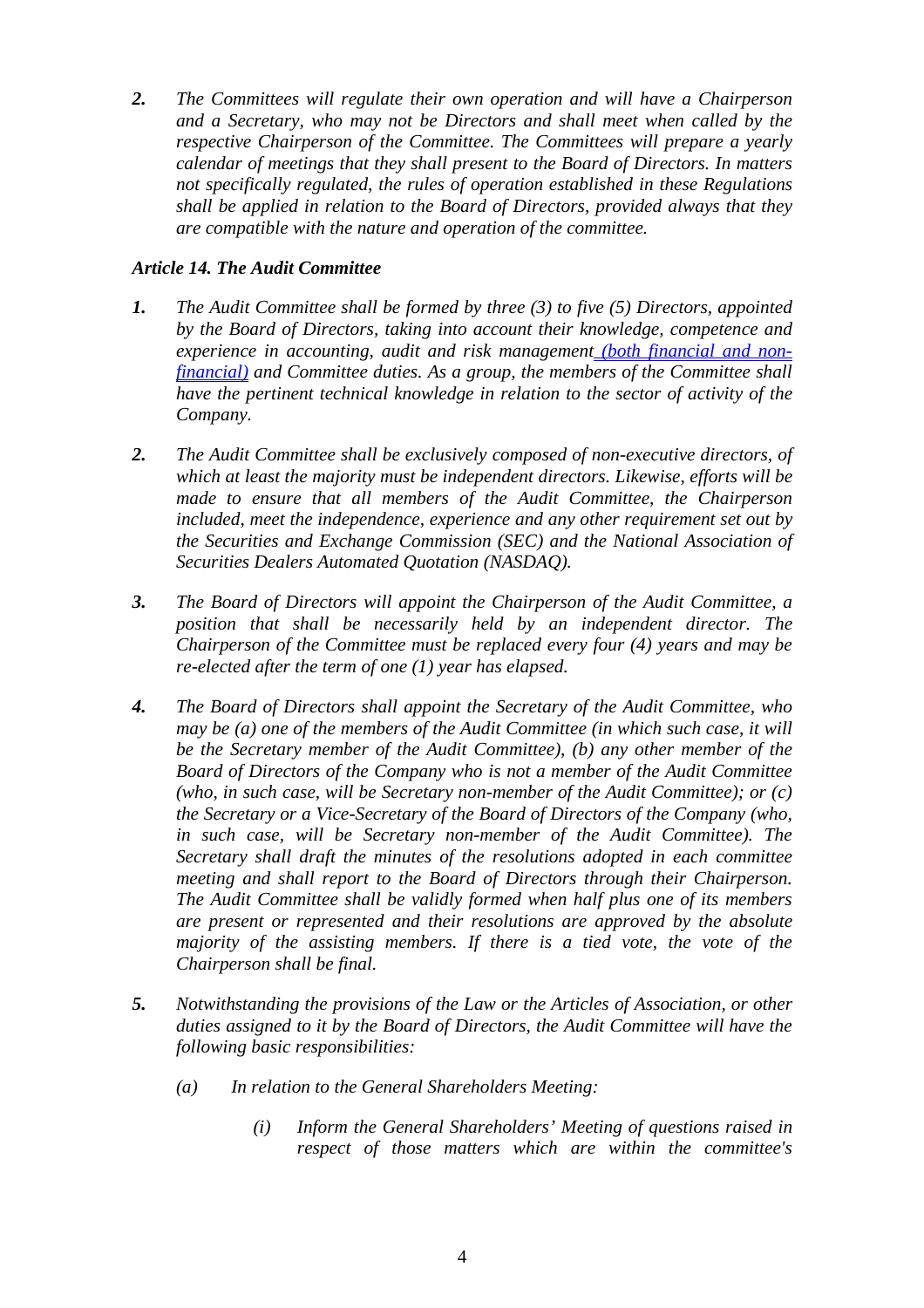*competence and particularly with respect to the results of the audit of the annual accounts, explaining how it has contributed to the integrity of the financial information, and the role that the Committee has played in such process.* 

- *(b) In relation to the Board of Directors:* 
	- *(i) Previously inform the Board of Directors about periodic financial statements, which due to its stock exchange listing, the Company must make public periodically; in this sense, the Committee will ensure that the interim accounts are drawn up under the same accounting principles as the annual accounts and for this purpose shall consider the appropriateness of a limited review by an external auditor;*
	- *(ii) Previously inform of the creation or acquisition of shareholdings in special purpose entities or domiciled in countries or territories considered tax havens, as well as any other transactions or operations of a similar nature, which due to their complexity, could harm the transparency of the Group;*
	- *(iii) Previously inform of related party transactions;*
	- *(iv) Inform of any matter that has or may have a material, financial or accounting impact.*
- *(c) In relation to the information and internal control systems:* 
	- *(i) Supervise and evaluate the preparation and presentation, and integrity of the mandatory financial and non-financial information related to the Company and the Group, verifying compliance with the regulation requirements, the adequate defining of consolidation boundaries and the correct application of accounting criteria and submit recommendations or proposals to the Board of Directors to protect the integrity of this information;*
	- *(ii) Supervise and evaluate the efficiency of the Company's internal control, internal audit and risk control and management systems, financial and non-financial, concerning the Company and the Group, including any operative, technological, legal, social, environmental, political, reputational or corruption related risks, periodically reviewing the internal control and risk management systems, so that any principal risks are identified, dealt with and adequately recognized, as well as discussing, with the auditor, any major flaws in the control system identified during the audit process without jeopardizing its independence. To such effects, the Committee may, if applicable, submit recommendations or proposals to the Board of Directors and the corresponding period of time for their fulfilment;*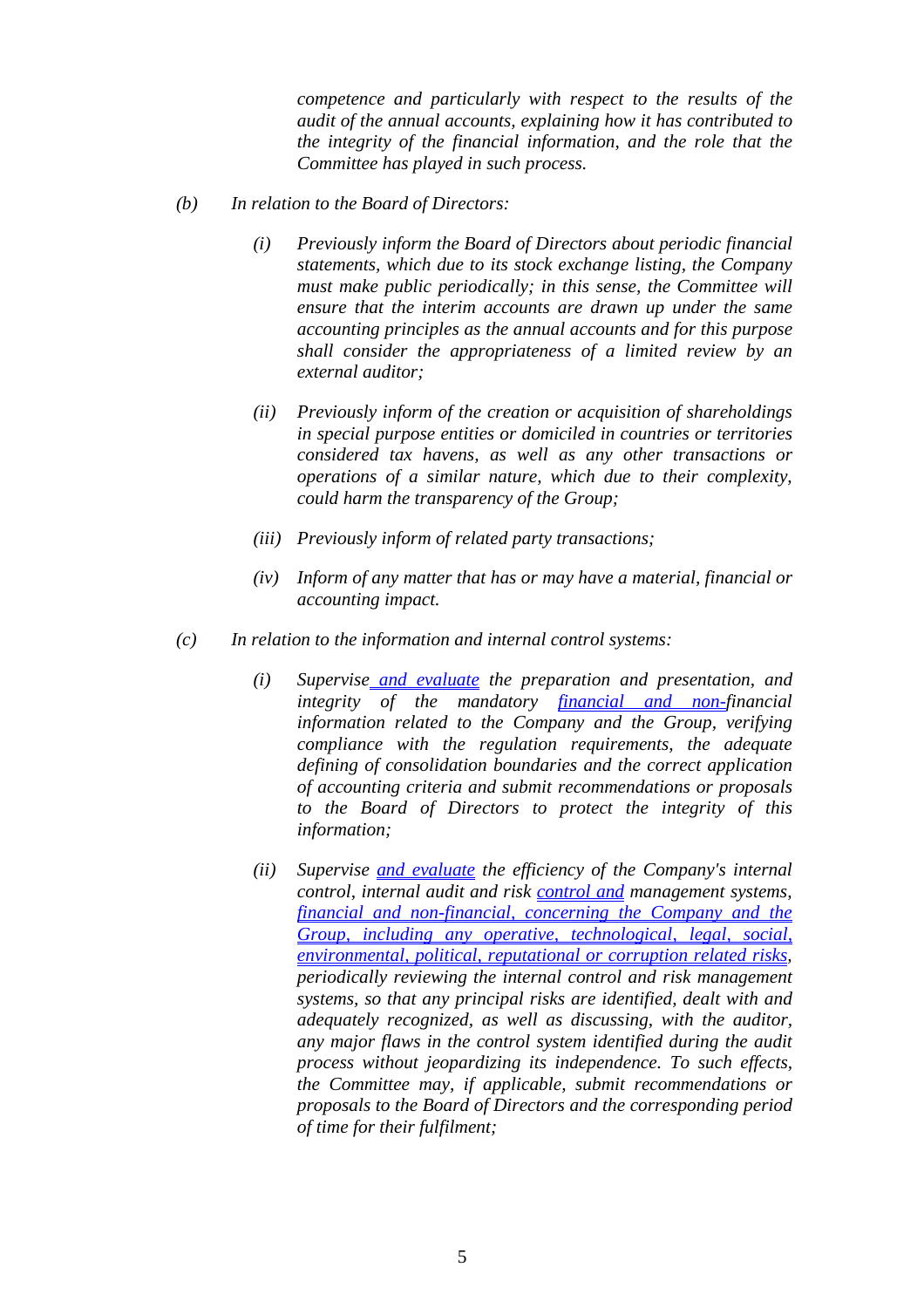- *(iii) Monitor the independence and efficiency of internal auditing; propose the selection, appointment, re-election and dismissal of the Director of the Internal Audit Department; approve or propose to the Board of Directors the approval of the Internal Audit Department's work orientation and annual work plan, making sure that their activity mainly focuses on the relevant risks (including reputational risks); propose the budget for this Department; receive periodic information on its activities (including the annual work plan and annual activities reports prepared by the Director of the Department); and verify that the top management takes into account the conclusions and recommendations of their reports;*
- *(iv) Set up and supervise procedures for the receipt, retention and treatment of complaints received by the Company regarding accounting, internal controls or audit matters, as well as anonymous and confidential information provided by employees regarding questionable accounting or auditing matters. Establish and supervise a mechanism that allows employees and other persons related to the Company, such as directors, shareholders, suppliers, contractors or subcontractors, to report irregularities of potential significance, including financial and accounting irregularities, or those of any other nature, related to the Company, that they notice within the Company or its Group. This mechanism must guarantee confidentiality and enable communications to be made anonymously, respecting the rights of both the complainant and the accused party;*
- *(v) In general, ensure that the internal control policies and systems established are applied effectively in practice.*
- *(d) In relation to the auditor:* 
	- *(i) Submit to the Board of Directors any proposals regarding the selection, appointment, re-election and substitution of the auditor, being responsible for the selection process in conformity with the applicable regulations, including the terms of his contract, without prejudice to the faculties vested in the General Shareholders' Meeting and the Board with regard to the approval of such resolutions under Spanish law.*
	- *(ii) Be directly in charge of the remuneration and supervision of the work performed by the external auditor regarding the audit report preparation and issuance or any other similar reports relating to financial statements.*
	- *(iii) Regularly and directly collect from the external auditor information about the development, impact and execution of the audits, as well as the audit plan and results of its execution, and verify that top management takes their recommendations into account;*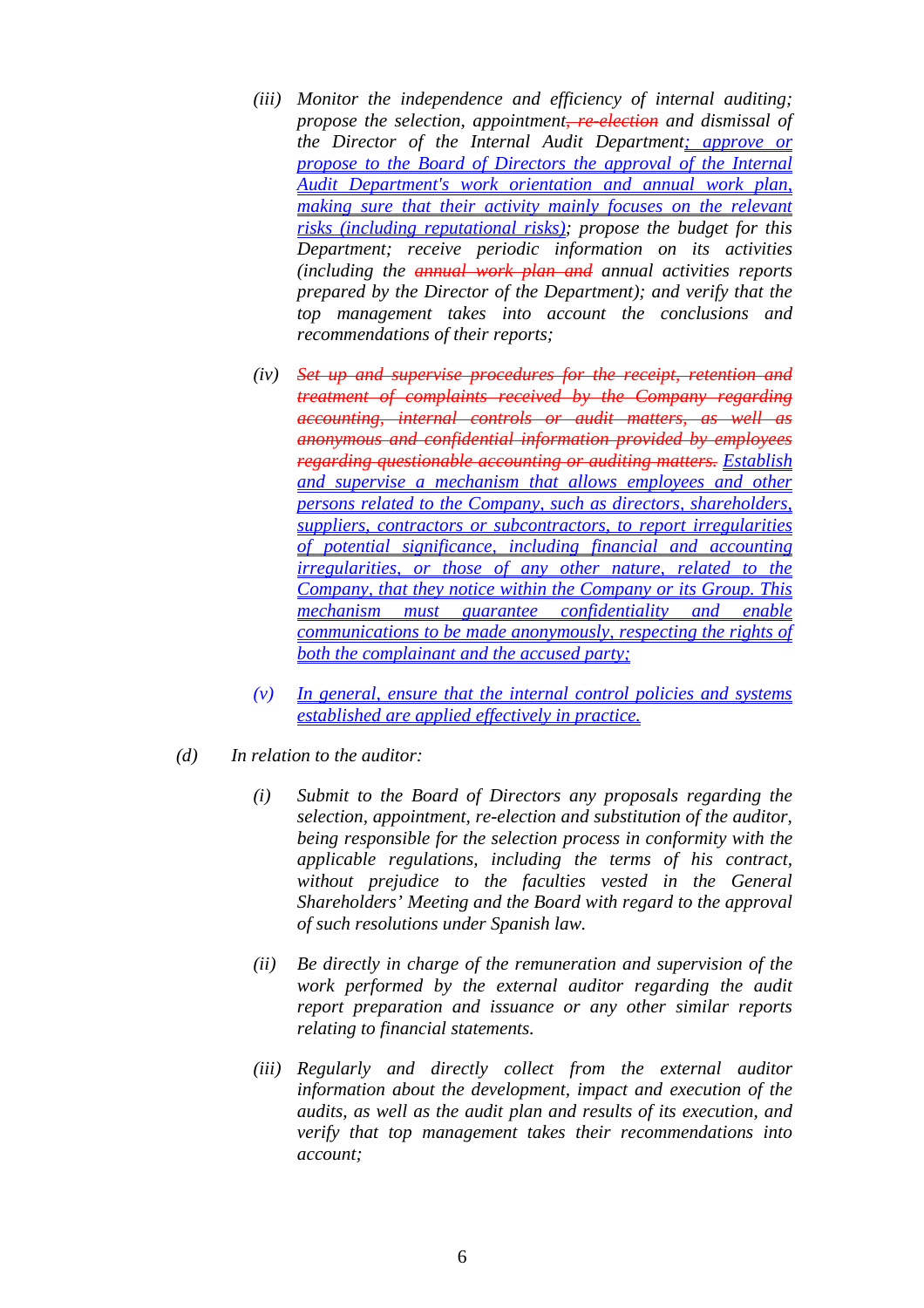- *(iv) Safeguard the external auditor's independence when performing his duties, and to do so:* 
	- *Ensure that the Company communicates as a relevant event to through the CNMV the change in auditor and shall attach a statement of the possible existence of any disagreements with the outgoing auditor and, if applicable, its contents;*
	- *Establish the necessary relationships with the external auditor to receive information about any issues that may entail a threat to his independence, and which the Audit Committee will examine, and any other issues regarding the development of the audit of accounts process, and, when applicable, the authorization of the services different from those prohibited in the terms established in the applicable regulations as regards independence, as well as any notifications required in the audit of accounts legislation and in the audit regulations.*
	- *Ensure that the Company and the auditor respect the rules in force on providing services different to audit services, the auditor's market concentration limits and, in general, any others rules established to guarantee the independence of the auditors and, to that end, annually receive from the external auditors a statement of their independence in relation to the entity, or any entities directly or indirectly related to it, as well as the detailed and individualized information on any kind of ancillary services provided and the corresponding fees paid by these entities to the external auditor or the persons or entities related to it in accordance with the regulations applicable to the audit of accounts activity;*
	- *Issue, prior to issuing the audit of accounts report and on an annual basis, a written opinion on whether the independence of the auditors or audit firms has been compromised. This opinion must include a reasoned assessment of each and every one of the ancillary services mentioned in the preceding paragraphs, which shall be individually and jointly assessed, different from the legal audit, and in relation to the independence status or regulations applicable to the audit of accounts activity; and*
	- *If the external auditor resigns, examine the circumstances that have caused said resignation.*
- *(v) Encourage the Group auditor to undertake the responsibility of the audits of the companies making up the group*
- *(e) In relation to external consultants:*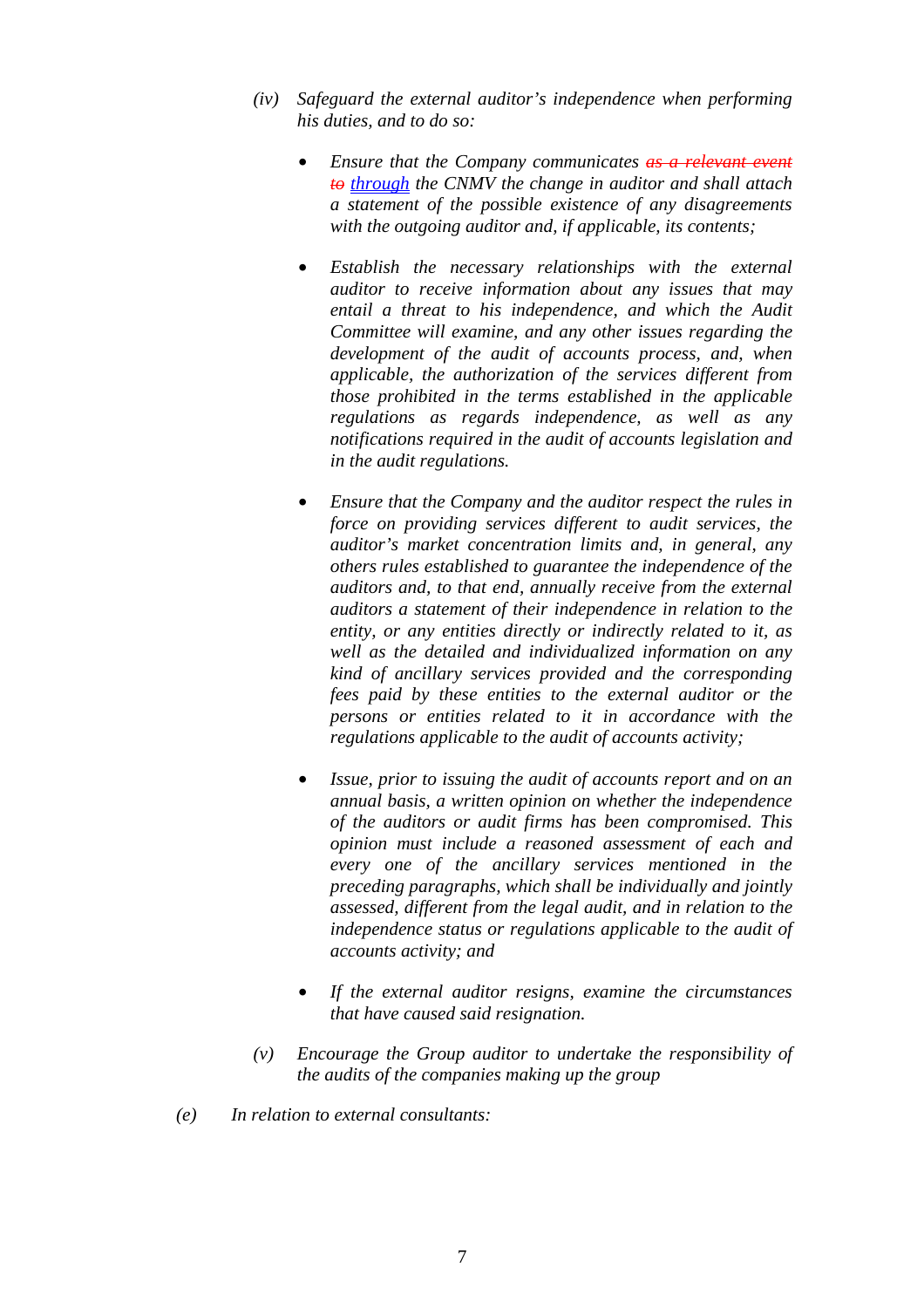- (i) *Request that legal, accounting, financial advisors or other experts or advisors be hired, on account to the Company, to assist them in the performance of their duties.*
- *(f) In relation to internal conduct rules* 
	- (i) *Supervise the compliance with the Internal Conduct Regulations in matters related to the Stock Exchange, the present Regulation, standards of conduct set out in the "Code of Ethics for Grifols Executives" and the "Code of Conduct for Grifols' Employees" and, in general, any other internal rules of governance of the Company, as well as make the necessary proposals for improvement.*
- *6. The Audit Committee will meet at appropriate intervals for the correct development of its operations.*
- *7. Any member of the management team or Company personnel whose presence is required by the Chairperson is obliged to attend Committee meetings and offer help, and provide access to any information he/she may have. The Chairperson of the Committee may also request the presence of the Auditors at the Committee meetings.*
- *8. To ensure the correct fulfilment of its duties, the Audit Committee may request advice from external professionals chargeable to the Company. For the avoidance of any doubt, in such cases, the requirements and limitations set out in Article 25 of these Regulations shall not be applicable.*
- *9. As indicated by the Audit Committee, the Company shall provide adequate funding to pay the fees of the external auditors or any advisor hired by the Audit Committee, as well as to cover any ordinary administrative expenses incurred by the Audit Committee in the performance of its duties.*
- *10. At the first Board Meeting following its meetings, the Audit Committee shall report on its activities and answer for the work carried out. All the members of the Board shall receive a copy of the minutes of the Audit Committee meetings.*

#### *Article 15 bis. The Sustainability Committee*

- *1. The Sustainability Committee shall be formed by three (3) to five (5) directors appointed by the Board of Directors, taking into account the knowledge, competence and experience of the directors and the duties of the Committee. The Sustainability Committee shall only be formed by non-executive members, the majority of them being independent.*
- *2. The Board of Directors shall appoint the Chairperson of the Sustainability Committee.*
- *3. The Board of Directors shall appoint the Secretary of the Sustainability Committee, who may be (a) one of the members of the Sustainability Committee (in which case, it will be the Secretary member of the Sustainability Committee), (b) any other member of the Board of Directors of the Company who is not a*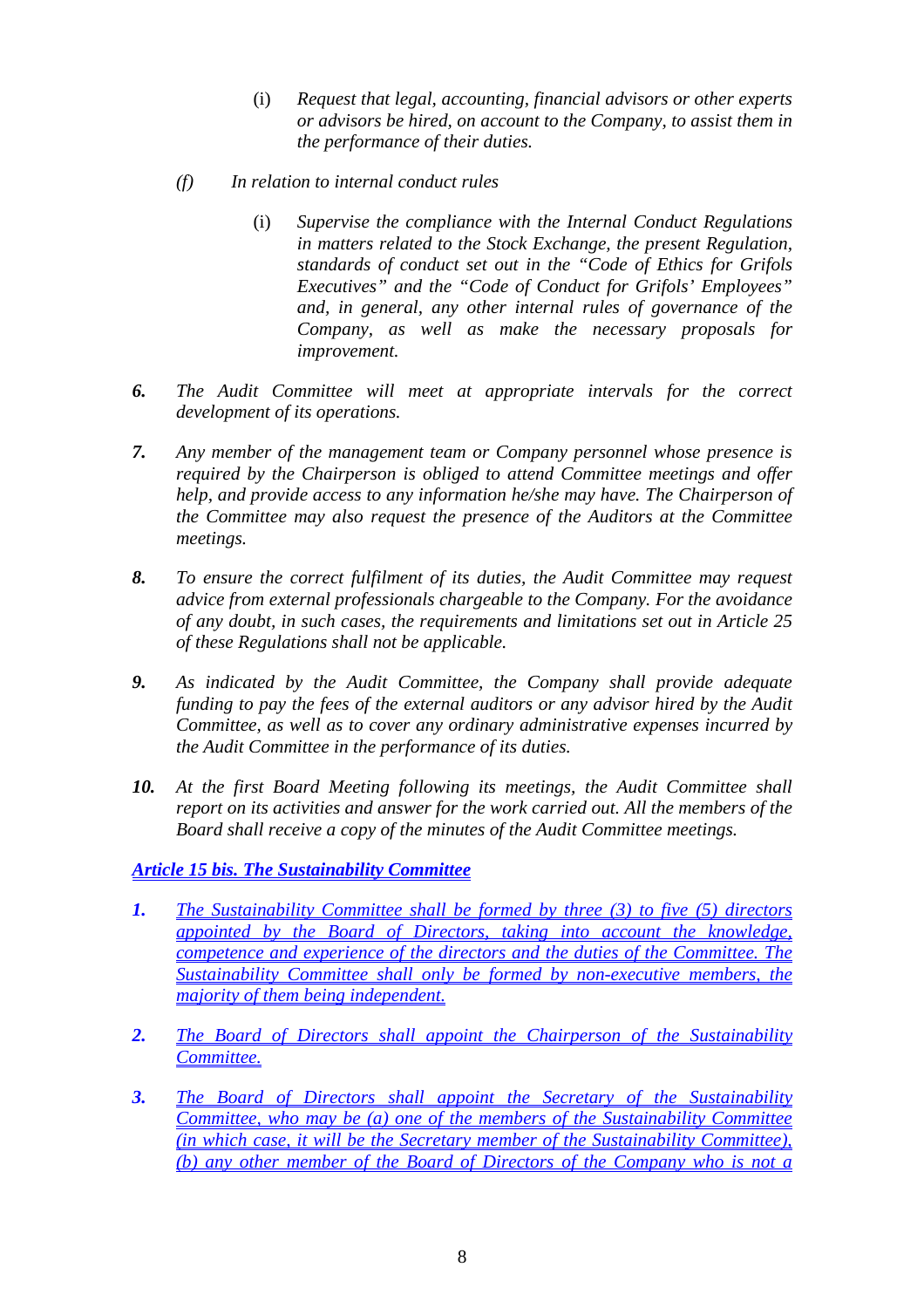*member of the Sustainability Committee (who, in such case, will be Secretary nonmember of the Sustainability Committee, or (c) the Secretary or Vice-Secretary of the Board of Directors of the Company (who, in such case, will be Secretary nonmember of the Sustainability Committee). The Secretary shall draft the minutes of the resolutions adopted in each committee meeting, and shall report to the Board of Directors through its Chairperson. The Sustainability Committee shall be validly formed when half plus one of its members are present or represented and their resolutions are approved by the absolute majority of the attending members. If there is a tied vote, the vote of the Committee's Chairperson shall be final.* 

- *4. Without prejudice to any other tasks given by the Board, the Sustainability Committee shall have the following basic responsibilities:* 
	- (a) *monitor compliance with the Company's internal codes of conduct and corporate governance rules, and ensure that the corporate culture is aligned with its purpose and values;*
	- (b) *monitor the implementation of the general policy regarding the disclosure of economic-financial, non-financial and corporate information, as well as communication with shareholders and investors, proxy advisors and other stakeholders. Similarly, the way in which the Company communicates and relates with small and medium-sized shareholders should be monitored;*
	- (c) *periodically evaluate the effectiveness of the Company's corporate governance system and environmental and social policy, to confirm that it is fulfilling its mission to promote the corporate interest and catering, as appropriate, to the legitimate interests of remaining stakeholders;*
	- (d) *ensure the Company's environmental and social practices are in accordance with the established strategy and policy; and*
	- (e) *monitor and evaluate the Company's interaction with its stakeholder groups.*
- *5. Any member of the management team or personnel of the Company shall be obliged to attend the Committee meetings and provide their assistance and access to information they may have, when their presence is required by the Chairperson.*
- *6. To ensure the correct fulfilment of its duties, the Committee may request advice from external professionals, for this purpose Article 25 of these Regulations shall be applicable.*
- *7. The Sustainability Committee shall meet whenever the Board of Directors or Chairperson of the Company request a report or the adoption of proposals, and, in any event, whenever it is convenient for the correct performance of its duties.*
- *8. At the first Board Meeting following its meetings, the Sustainability Committee shall report on its activities and respond for the work carried out. All the members of the Board shall receive a copy of the minutes of the Sustainability Committee meetings.*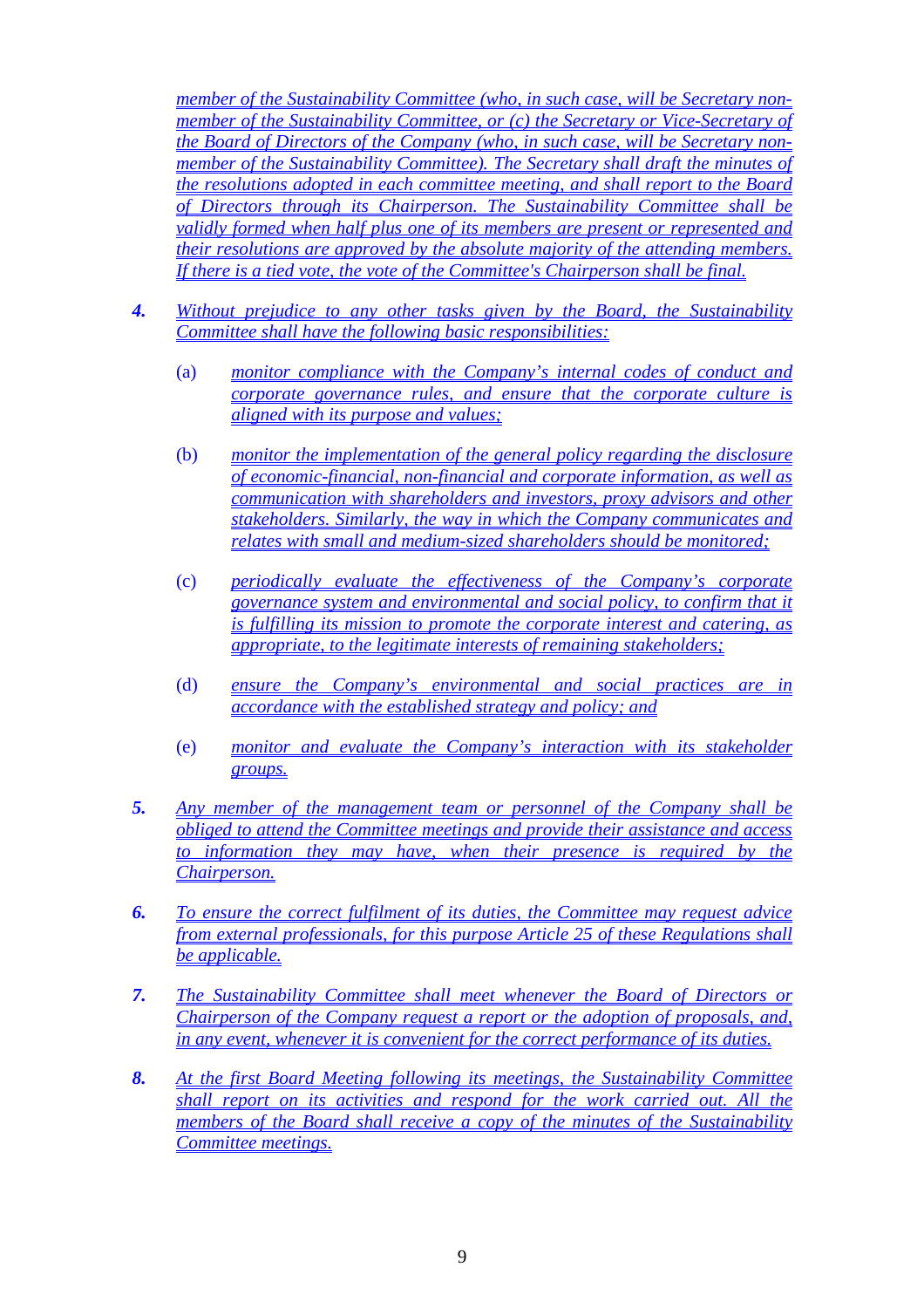#### *Article 22. Resignation of Directors*

- *1. The Directors will resign from office when the period of time for which they were appointed has elapsed and when decided by the General Meeting by virtue of the powers it is legally or statutorily granted.*
- *2. The Board of Directors shall abstain from proposing to the General Meeting the resignation of non-executive Directors (proprietary or independent), before the completion of the statutory period for which they were elected, except when exceptional and justified causes exist and when previously informed by the Appointments and Remunerations Committee.*
- *3. The Directors must place their position at the disposal of the Board of Directors and formalize the relevant resignation in the following cases:* 
	- *(a) when they cease to occupy the executive posts which were associated with their appointment as Director, except by express ratification by the Board of Directors, following a non-binding report to the Appointments and Remunerations Committee;*
	- *(b) when circumstances arise that might harm the Company's name or reputation related or not to their actions within the Company;*
	- $(c)$   $(\theta)$  when they incur in any of the legally foreseen cases of incompatibility *or prohibition;*
	- *(d)*  $\left\langle \epsilon \right\rangle$  when they are prosecuted for a supposedly any criminal act or an *order is charges are brought against them to commence oral proceedings for any of the offenses indicated in article 213 of the Companies Act ,prior report of the Appointments and Remuneration Committee or are the object of disciplinary action of a serious or very serious nature by supervisory authorities.*
	- *(e) (d) when the Audit Committee gives them a serious warning for having infringed their obligations as Directors;*
	- *(f) (e) when their Directorship on the Board could place the best interests of the Company at risk or when the reasons for their appointment disappear; and*
	- *(g) (f) in the case of a Proprietary Director, when the shareholder whose interests he/she represents on the Board sells his/her participation in the Company, or when they are reduced to below a level that reasonably justified such an appointment.*
- *4. When a director leaves his /her position, whether by resignation or for any other reason, he shall why resolution of the General Shareholders' Meeting before his/her tenure expires, he/she shall explain, in enough detail, the reasons behind this decision or, in the case of non-executive directors, his/her opinion of the reasons for the General Shareholders' Meeting resolution, in a letter that must be sent to the members of the Board via the Chairperson or the Secretary. Without prejudice to including it in the annual corporate governance report, insofar as it*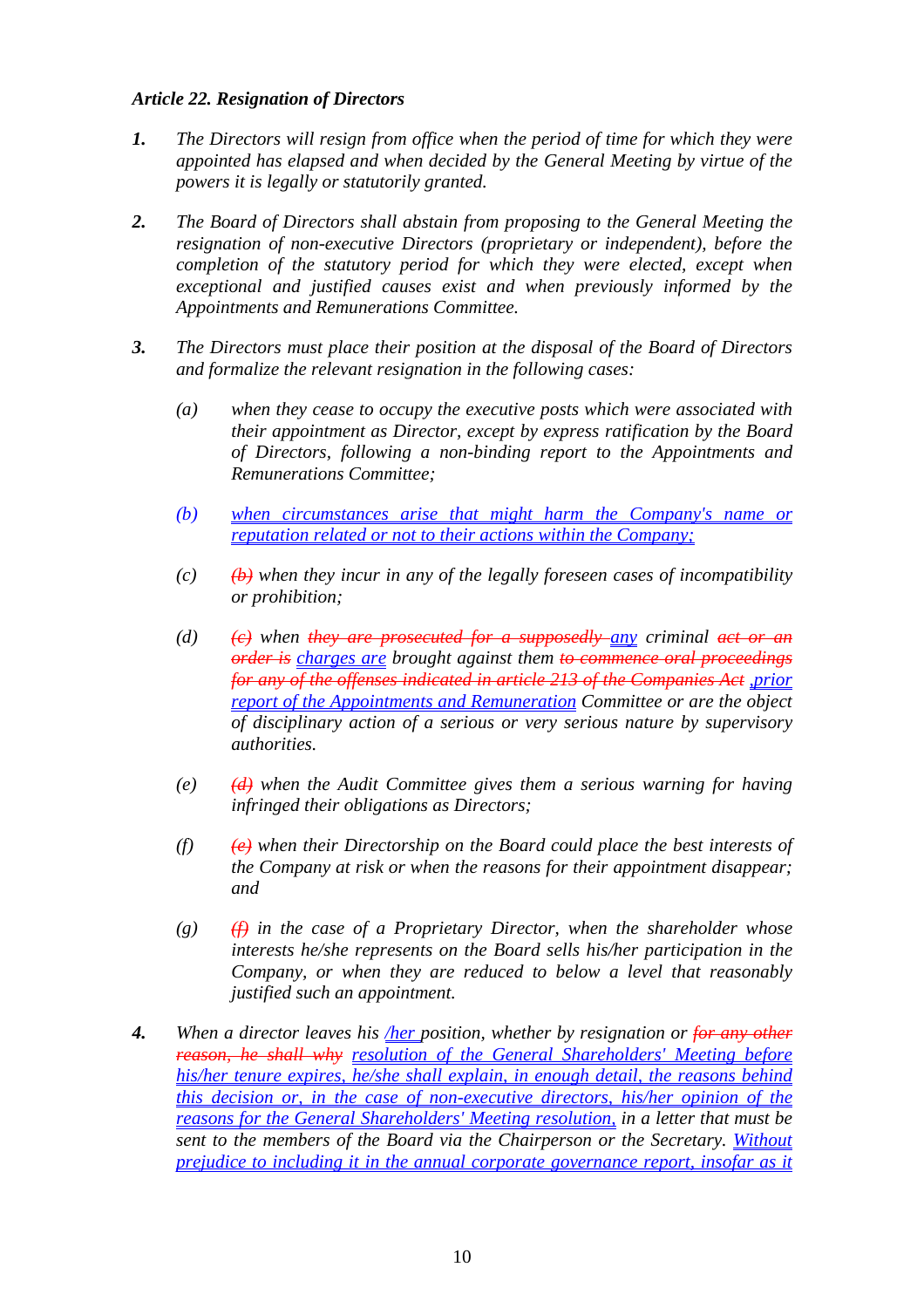*is relevant for investors, the Company will publish as soon as possible the dismissal with enough reference to the reasons or circumstances provided by the director.*

### *Article 28. General Duties of the Director*

- *1. In accordance with the provisions established in Article 5, the function of the Director is to direct and control the management of the Company in order to maximise the value of the company.*
- *2. In carrying out his duties, the Director shall work with the diligence of an orderly businessperson and a loyal representative, in particular being obliged to:* 
	- *(a) be informed and adequately prepare for Board meetings and the representative bodies to which they belong;*
	- *(b) attend meetings of the bodies that they form part of and actively participate in the deliberations so that their criteria may effectively contribute to the decision-making;*
	- *(c) In the event that, for justified reasons, they cannot attend the meeting to which they have been convened, they must instruct the Director who must represent them;*
	- *(d) carry out any specific duty entrusted to them by the Board of Directors and which reasonably falls within their commitments;*
	- *(e) inform the Appointments and Remunerations Committee about any circumstance that affect them, related or not to their actions within the Company, that might harm the Company's name and reputation and, in particular, report any criminal case in which they appear as defendants, as well as the consequent procedural difficulties. brought against them and the progress of any subsequent trial. In this case, the Board shall examine the case as soon as possible and, taking into account any specific circumstance, shall decide, prior report by the Appointments and Remuneration Committee whether or not adopt any measures such as opening an internal investigation, requesting the resignation of the director or proposing his or her dismissal;*
	- *(f) inform the Appointments and Remunerations Committee about their remaining professional obligations, in case they interfere with the required dedication;*
	- *(g) ensure the investigation of any irregularity in the management of the Company which may have come to their notice and monitor any risk situation;*
	- *(h) clearly express their opposition when they consider that a proposed decision submitted to the Board could be contrary to company interests; the same again applies in particular to the independent and other directors who are not affected by the potential conflict of interest, when it*